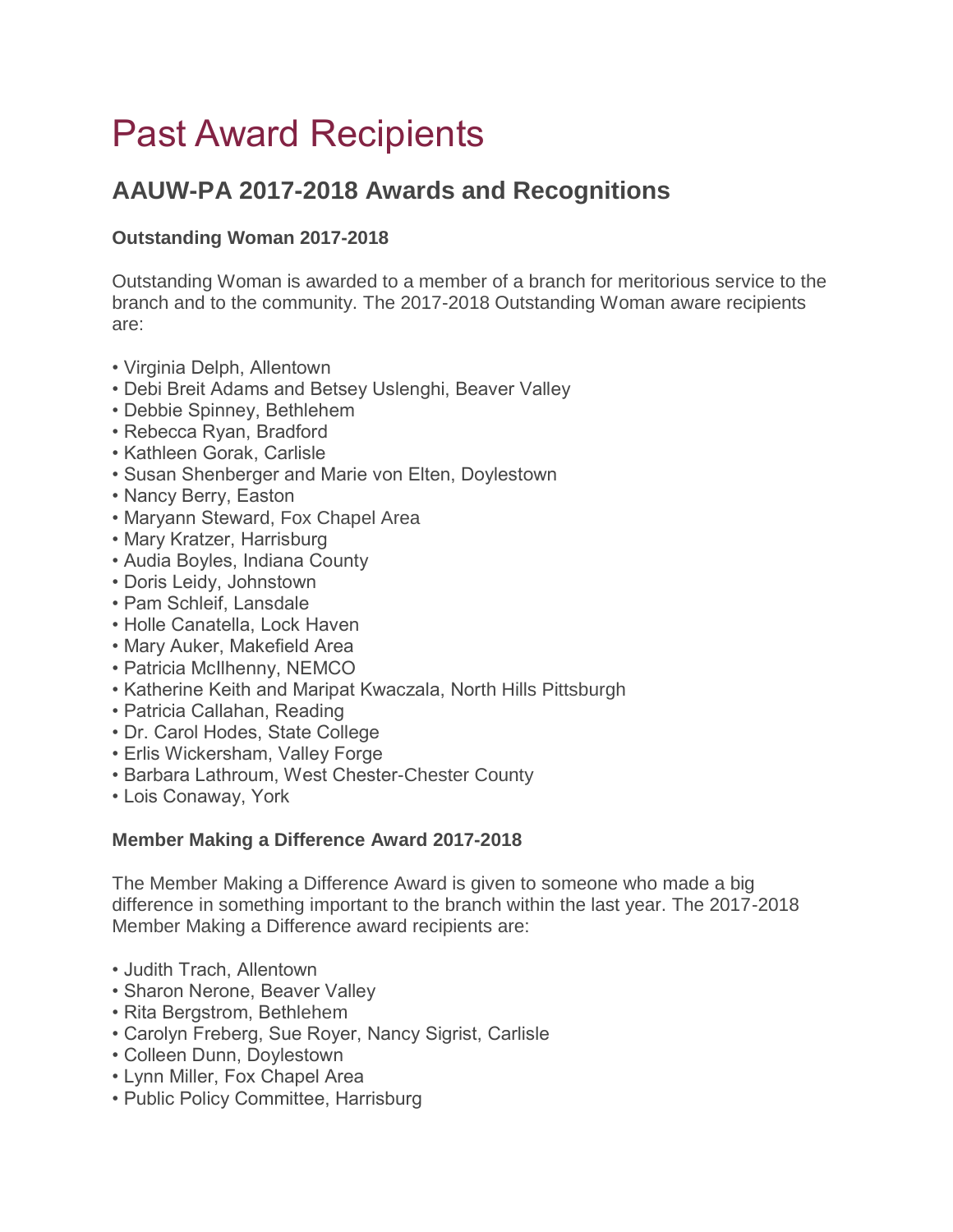- Rebecca Weldon, Huntingdon
- Lori Woods, Indiana County
- Cynthia Watters, Johnstown
- Fran D'Angelo, Lansdale
- Julie Story, Lock Haven
- Patti Reali-Santoro, Makefield Area
- Ellen McDevitt, North Hills Pittsburgh
- Nancy Poole, Reading
- Michele Crowl, State College
- Marian Rockefeller, Valley Forge
- Phyllis Dunn, West Chester-Chester County
- Arlene Martin, York

#### **AAUW-PA Special Honorees 2017-2018**

**Billie Willits (State College)** – Billie was an outstanding president for our branch. She has deep knowledge on issues such as equal pay and women's health. She has led several branch workshops on salary negotiation and is currently overseeing a branch committee on women's and family health issues. She continues to serve our branch and its members with heart. She has been a mentor to many young women professionals and has balanced teaching college courses and serving as a human resources executive with volunteerism with AAUW State College and Skills of Central PA. Her ability to excel in all of these facets with great leadership and caring make her worthy of our recognition.

**Barbara Gold (York)** – Barbara Gold joined York Branch in 1974, and she has been a whirlwind of activity ever since. Barbara served as branch president (1989 to 1991) and as treasurer (1980-1984), but one of her specialties is fundraising. Throughout the 1970's and 1980's, she was involved in numerous projects such as wine and cheese parties, kitchen tours and talent auctions. Barbara served as Educational Foundation chair for many years.

Barbara's proudest achievement was encouraging the branch to establish the York (PA) Branch American Fellowship in 1993. For the next nine years, Barbara inspired York Branch to raise \$100,000 to complete funding the endowment (#0737) until it was fully funded in 2002. Barbara now leads our branch Get Out the Vote drives and is serving as Education Chair. Under her leadership the branch is studying the issue of cyber charter schools. Barbara is a tireless worker for AAUW and the York Branch. We deeply appreciate her enthusiasm, her leadership and her "can do" spirit.

**Beatrice Donini and Manerva Lescher (Makefield Area)** – **Beatrice** was born and raised in Trenton, NJ and was educated at Trenton State University, earning her BA in Early Childhood Education and her MA in Library Science. She joined AAUW in 1940. Bea recalls teaching kindergartens, 30 five-year-olds, in a classroom with no parent assisting. She remembers, too, when a phone call connected librarian and answers to any inquiry. Business now fascinates Bea. She knows she could have done that, too.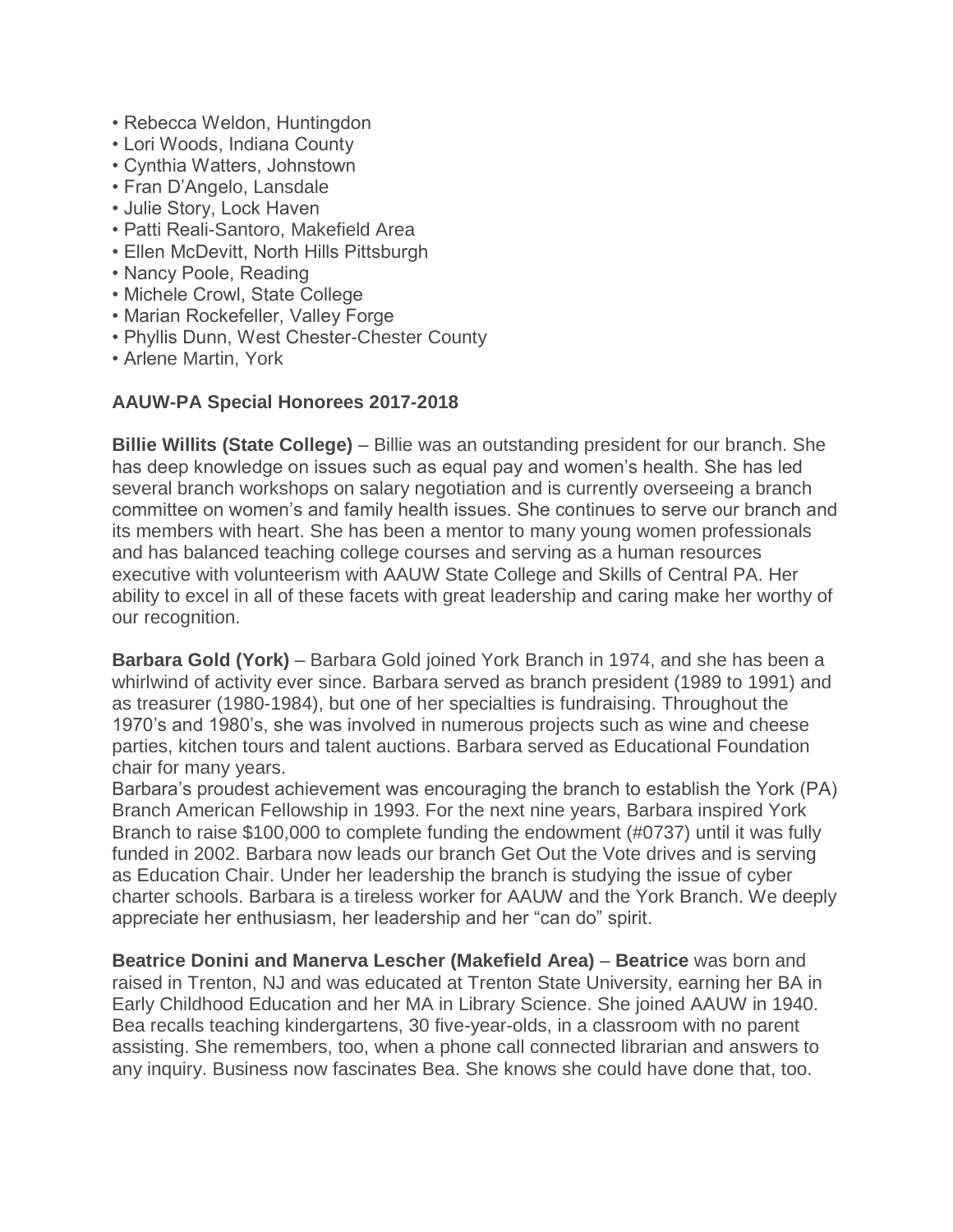About AGE: "It's only a number." She's lived one year at a time and realizes she may begin using smaller units of measure.

In the 1980s and 1990s, Bea travelled to great places, saved in pictures and anecdotes. Finally, there is time and memory for recollecting those years of travel. She's having a wonderful time reliving it all. Congratulations, Bea, on your one-hundredth birthday!

**Manerva** was born and raised in Kentucky and graduated from Vanderbilt University with a BA (1939) and an MA (1940) in Foreign Languages, "...a long time ago, when colleges did not train for a job but rather to be educated." She joined AAUW in 1953.

Manerva married, lived in New York during the War in a 'safe house for occupied women' (aka working), and translated for the State Department before settling in Bucks County to teach middle school children. Today at age 100, Manerva tires of the computer. It complicates beyond need and interest, and is always interrupting to sell something. She says "absolutely note" to getting a new one. Congratulations, Manerva, on your one-hundredth birthday!

#### **Gateway to Equity 2017-2018**

This branch award recognizes someone in the community who has advanced gender equity for women and girls through research, education, and advocacy.. The award is traditionally given on March 8, International Women's Day. The recipients and the branches honoring them for 2017-2018 are:

- VAST Valley Against Sex Trafficking, Allentown
- Girls Hope of Pittsburgh, Beaver Valley
- Shari Bellish, Executive Director Carlisle C.A.R.E.S., Carlisle
- Worthwhile Wear, Doylestown
- Sojourner House, Fox Chapel Area
- Bobbi Segin, Mechanicsburg Cheer Tyme Inspiration Program (special needs cheer squad), Harrisburg
- YWCA Greater Johnstown, Johnstown
- Sherene Hess, County Commission, Indiana County
- Career Wardrobe, Lansdale
- PROBE (Potental Reentry Opportunities in Business and Education), Lebanon Valley
- Kim Emery, Chair Book Fair, Lock Haven
- Amanda Laichak, Junior Achievement of Western Pennsylvania, North Hills Pittsburgh
- Hubert H. Humphrey Fellowship Program, State College
- West Chester University Resource Panty, West Chester-Chester County

•

#### **Legacy Circle Members in Pennsylvania**

- Arlene Butts-Umstead, Pottstown Area
- Joan Comer, Lansdale
- Ruth Damsker, Lansdale